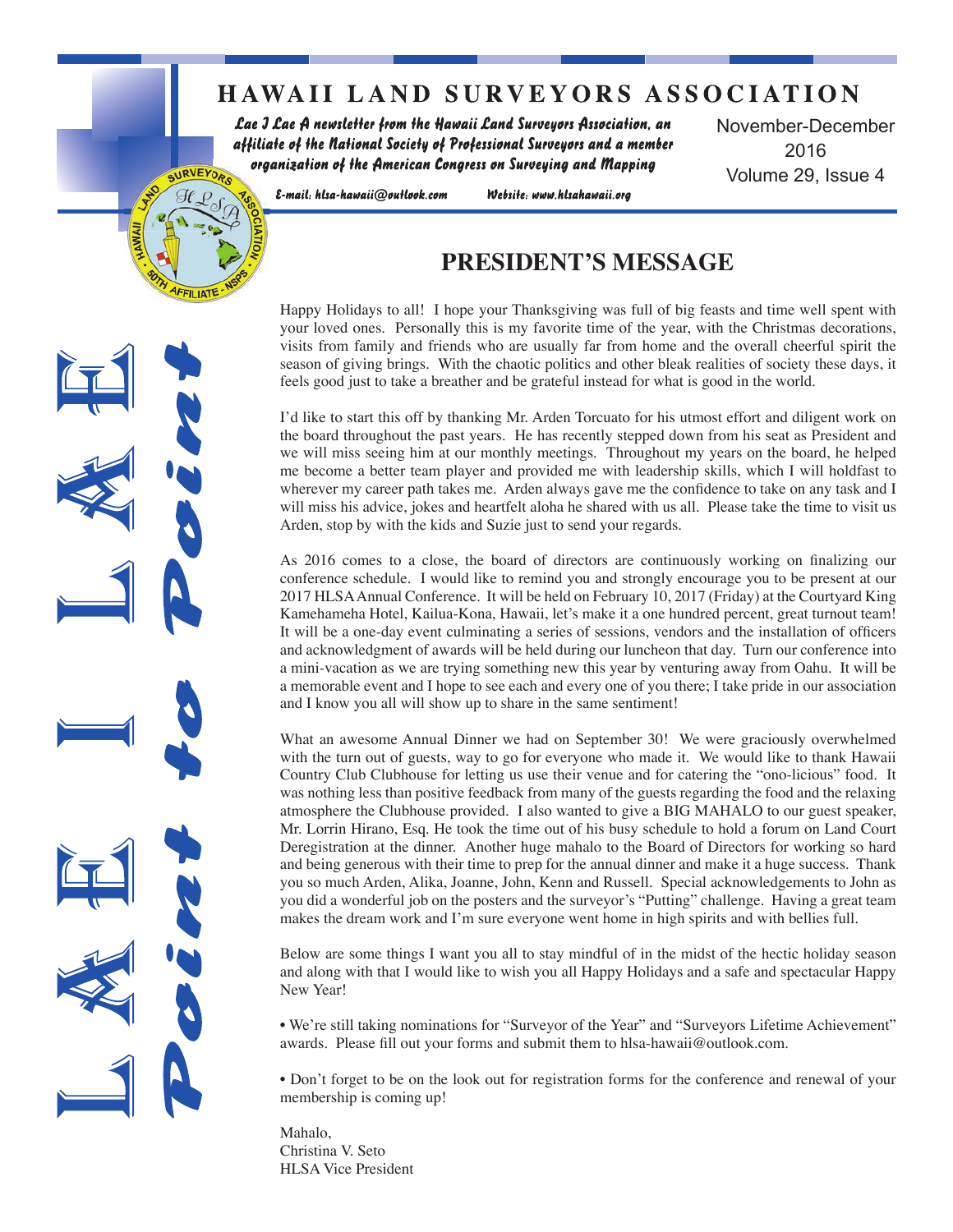

Aloha, on behalf of the Hawaii Land Surveyors Association, I would like to take this opportunity to acknowledge that Mr. Arden Torcuato has decided to step down as this year's HLSA President and to extend a Heartfelt Thank You to Mr. Torcuato for his many years of selfless dedication, time and effort he has given to promoting and helping our profession both locally here in Hawaii and on the mainland. He has served on the HLSA Board as a Director and served 3 years as the NSPS Governor/ Director for Hawaii, one of which he concurrently served as the WFPS Hawaii delegate. He also volunteered to take the lead for the CST testing program and the TRIG Star program. Arden also takes time out of his hectic schedule to teach a basic surveying course at HCC for the construction curriculum.

While serving on the HLSA Board, Arden has supported every event by volunteering to help make each occasion a success. Whether it was in the planning or running

of errands for the annual conference, installation banquet, annual dinner, speakers dinner, workshops, CST testing or trying to get the audiovisual equipment ready, Arden has always been there to help.

We would also like to thank his wonderful wife Suzie and their sons for their many years of supporting Arden. Suzie has volunteered her time to proctor the CST testing for us for two years! I also know there were countless times Arden has received help, encouragement and support from his wonderful family and we wanted to extend a big Mahalo for their efforts and involvement with HLSA.

Thank you again Arden, to you and your ohana!!

Clayton Kaneshiro, LPLS **HLSA Past President** 



## **CANDIDATE FOR VICE PRESIDENT** NATIONAL SOCIETY OF PROFESSIONAL SURVEYORS

#### Carl R. C.de Baca PLS

Carl is a Professional Land Surveyor licensed in Nevada (1987) and California (1988) and currently serves as the President of the Nevada Association of Land Surveyors. His professional career has been very broad-based, acting as Director of Surveying for a large

multi-discipline firm specializing, in Land Development, Director of Surveying for another multi-discipline firm specializing in public works and owning and managing his own small business for the last eleven years before recently relocating to Reno, Nevada and joining the firm of Lumos and Associates. Carl has served the profession by being actively involved in the California Land Surveyors Association, the Nevada Association of Land Surveyors and the National Society of Professional Land Surveyors for over twenty years. During that time he has served CLSA as a Board of Directors member, Chapter President, Chapter Newsletter Editor, Liaison to the Board of Professional Engineers and Land Surveyors, Editor of the California Surveyor magazine, State Treasurer, State Secretary and NSPS Governor. He has served NALS as Chapter President, Advanced Education Chair, Publications Chair, Editor of the Nevada Traverse magazine, State Treasurer, State Secretary, State President-elect and State President. He has served NSPS as Area 9 Director representing Nevada, California and Hawaii for two terms, Chair of the Mines and Minerals Committee, Chair of the NAFTA MRD Review Committee, Chair of the UAV Committee and he currently serves as a Trustee on the NSPS Foundation. He is the recipient of the CLSA Distinguished Service Award, the NALS Surveyor of the Year Award and the NALS Article of the Year Award. Carl has served Great Basin College as an Adjunct Professor in their Land Survey Geomatics program and serves on the school's curriculum advisory committee. He has authored numerous articles for the California Surveyor and Nevada Traverse magazines and one noteworthy open letter in the April 6, 2016 NSPS News and Views.

#### REPRESENTING A FRESH WAY OF THINKING ABOUT LEADERSHIP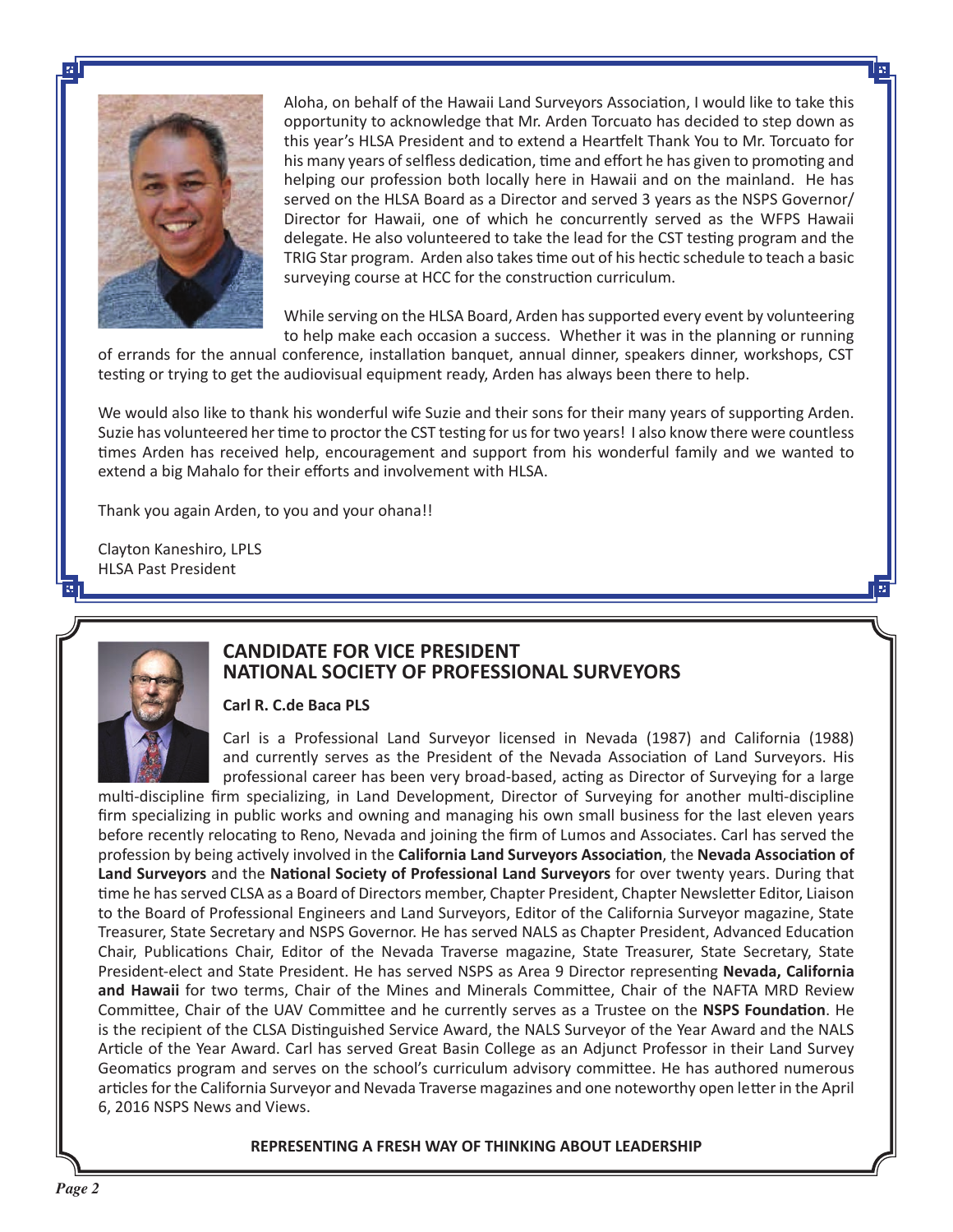#### 2017 HAWAII LAND SURVEYORS ASSOCIATION CONFERENCE February 10th, 2017 Courtyard King Kamehameha's Kona Beach Hotel **Registration Form**

| <b>NAME:</b>                                                                                                                                                                                                       |                                                                                                                                                                                                                                                                                       |
|--------------------------------------------------------------------------------------------------------------------------------------------------------------------------------------------------------------------|---------------------------------------------------------------------------------------------------------------------------------------------------------------------------------------------------------------------------------------------------------------------------------------|
| <b>COMPANY AGENCY AFFILIATION:</b>                                                                                                                                                                                 |                                                                                                                                                                                                                                                                                       |
| FAX:<br><b>BUSINESS PHONE:</b>                                                                                                                                                                                     |                                                                                                                                                                                                                                                                                       |
| <b>EMAIL:</b>                                                                                                                                                                                                      |                                                                                                                                                                                                                                                                                       |
| <b>HLSA</b><br>SOCIETY AFFILIATION: (circle all that apply)<br><b>NSPS</b><br>OTHER <b>SECURE AND THE SECURE ASSESS</b>                                                                                            |                                                                                                                                                                                                                                                                                       |
| Seminar registration fees include continental breakfast, lunch, information handouts, electronic proceedings,<br>coffee and soft-drinks for the day registered. Parking not included (\$10.00 plus tax per night). |                                                                                                                                                                                                                                                                                       |
| <b>CONFERENCE REGISTRATION</b>                                                                                                                                                                                     |                                                                                                                                                                                                                                                                                       |
| EARLY Registration (on or before January 13, 2017)                                                                                                                                                                 |                                                                                                                                                                                                                                                                                       |
| Member \$95<br>Non-member \$200.00                                                                                                                                                                                 | $\mathsf{S}$                                                                                                                                                                                                                                                                          |
| REGULAR Registration (after January 13, 2017)                                                                                                                                                                      |                                                                                                                                                                                                                                                                                       |
| Non-member \$210.00<br>Member \$105                                                                                                                                                                                | \$                                                                                                                                                                                                                                                                                    |
| <u>MEMBER DUES:</u><br>2017 ANNUAL MEMBERSHIP DUES (Individual): \$60.00<br>2017 ANNUAL MEMBERSHIP + NSPS MEMBERSHIP (Licensed Only): \$100.00                                                                     | $\frac{1}{2}$<br>$\sim$                                                                                                                                                                                                                                                               |
| 2017 SUSTAINING MEMBERSHIP (Corporate): \$275.00                                                                                                                                                                   | $\mathsf{S}$ . The set of $\mathsf{S}$ and $\mathsf{S}$ and $\mathsf{S}$ are set of $\mathsf{S}$ and $\mathsf{S}$ are set of $\mathsf{S}$ and $\mathsf{S}$ are set of $\mathsf{S}$ and $\mathsf{S}$ are set of $\mathsf{S}$ and $\mathsf{S}$ are set of $\mathsf{S}$ and $\mathsf{S}$ |
|                                                                                                                                                                                                                    | <u>TOTAL \$</u>                                                                                                                                                                                                                                                                       |
| <b>PAYMENT:</b>                                                                                                                                                                                                    |                                                                                                                                                                                                                                                                                       |
| Make checks payable to: HAWAII LAND SURVEYORS ASSOCIATION (CHECK #______________)                                                                                                                                  |                                                                                                                                                                                                                                                                                       |
| If paying by Credit Card: ____ Master Card ____ Visa (please check)                                                                                                                                                |                                                                                                                                                                                                                                                                                       |
|                                                                                                                                                                                                                    |                                                                                                                                                                                                                                                                                       |
| Name on Card                                                                                                                                                                                                       |                                                                                                                                                                                                                                                                                       |
| <b>Credit Card #</b>                                                                                                                                                                                               |                                                                                                                                                                                                                                                                                       |
| <b>Exp. Date</b>                                                                                                                                                                                                   |                                                                                                                                                                                                                                                                                       |
| Amount                                                                                                                                                                                                             |                                                                                                                                                                                                                                                                                       |
| Signature                                                                                                                                                                                                          |                                                                                                                                                                                                                                                                                       |
| (required for credit card use only)                                                                                                                                                                                | For off Island attendees, you may call in to the Courtyard King Kamehameha's Kona Beach Hotel Reservations at 1-808-329-2911.                                                                                                                                                         |

Identify yourselves with the Hawaii Land Surveyors Association for the special rates + tax. Reservations must be received by January 10, 2017. All unreserved rooms will be released back to hotel inventory on January 11, 2017. Rooms and rate will then be based on space available.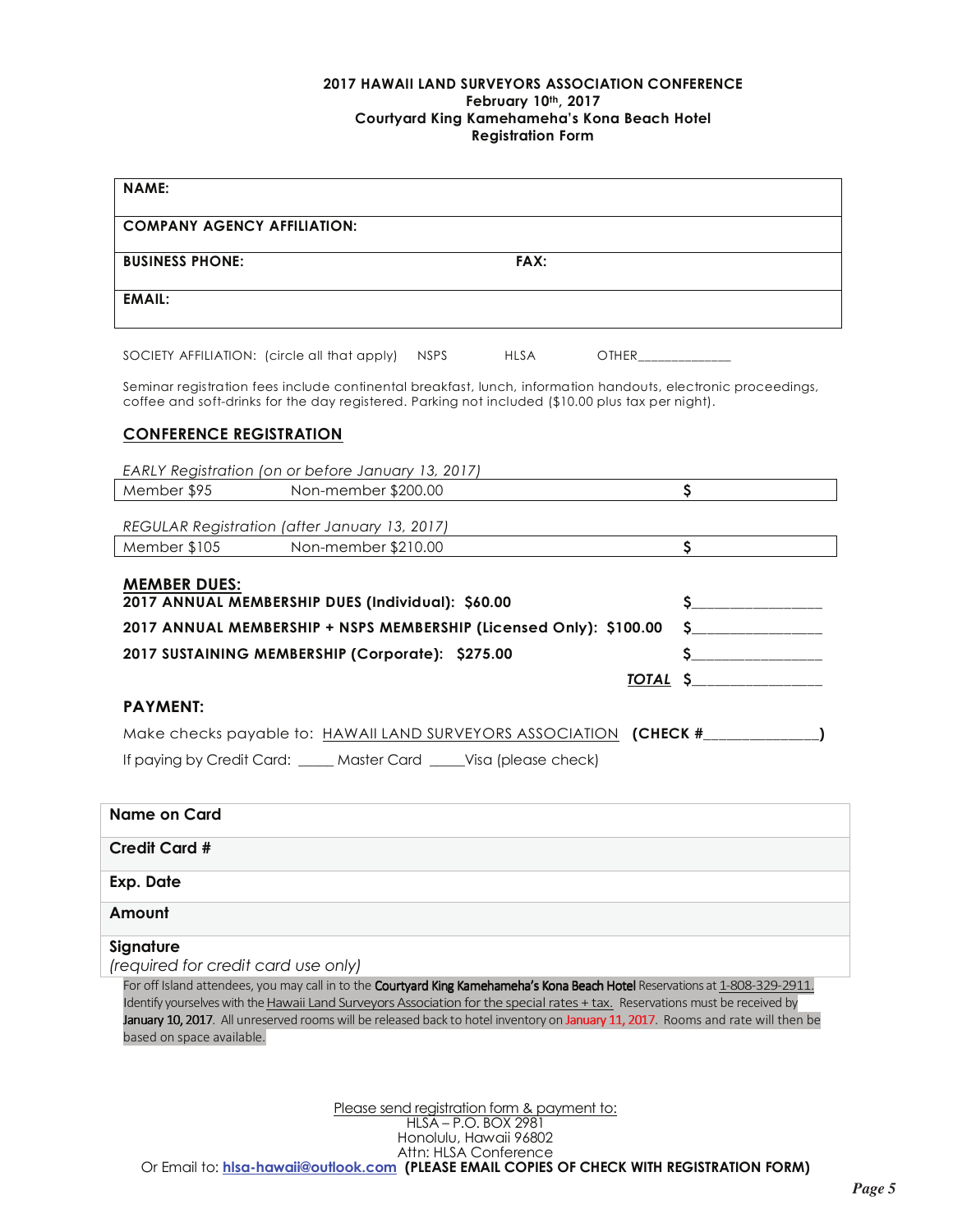# HAWAII LAND SURVEYORS ASSOCIATION ANNUAL CONFERENCE 2017 VENDOR REGISTRATION FORM

## Aloha Vendorsl

The Hawaii Land Surveyors Association will once again be presenting its annual conference for our members throughout the State of Hawaii to be held at the Courtyard King Kamehameha's Kona Beach Hotel on February 10, 2017. Please see the attached layout for the Exhibit booths. Because of possible space and exposure considerations, we are limited to a number of 10 vendors to participate on a first come, first serve basis. Electrical



outlets are located along the wall, marked with  $q \lozenge$ . If there are special power requirements for any equipment, please let us know at the earliest convenience so we may provide the request to the hotel. Please note this may incur additional charges. Wifi will be provided on a limited basis for an extra charge (see vendor guidelines). You may bring your own WiFi hotspot or utilize the complimentary WiFi if you are staying at the hotel (note that the signal is not as strong in certain areas of the hotel).

Those who submit their registration forms paid in full will have first choice as to where they would like to be situated in the foyer. The order of vendors will be based on the date the registration and full payment is received.

The HLSA sustaining member exhibitor's fee is \$200.00 and a non-member is \$500.00. All participating exhibitors must present \$50 in door prizes to be awarded on the conference day.

The deadline to reserve your booth at the rates quoted above is January 13, 2017; after this date, there will be an additional \$50.00 late registration fee. We look forward to your response, along with the exhibitor's fee as soon as possible to guarantee your booth reservation. Kindly address responses to HLSA, P.O. Box 2981, Honolulu, Hawaii 96802. ATTN: 2017 VENDORS. Please make checks payable to "Hawaii Land Surveyors **Association**". For faster processing email forms and payment to hlsa-hawaii@outlook.com.

Hotel accommodations and details on shipping equipment can be made by calling the hotel directly. At a minimum, please include the following information on items being shipped:

Courtyard King Kamehameha's Kona Beach Hotel **ATTN: Ms. Tabitha Tavares** 75-5660 Palani Road Kailua-Kona, HI 96740

Should there be any questions, please do not hesitate to contact me. Mahalo for your interest, Christina Seto Vendor Chairperson hlsa-hawaii@outlook.com or (808) 690-1714

| Name:                            |        |      |      |        |
|----------------------------------|--------|------|------|--------|
| Company:                         |        |      |      |        |
| City:                            | State: |      | Zip: | Phone: |
| Email:                           |        |      |      |        |
| Amount Enclosed: \$              |        |      |      |        |
| Charge (check one): Mastercard [ |        | Visa |      |        |
| Credit Card No:                  |        |      |      |        |
| Expiration date:                 |        |      |      |        |
| Signature (required):            |        |      |      |        |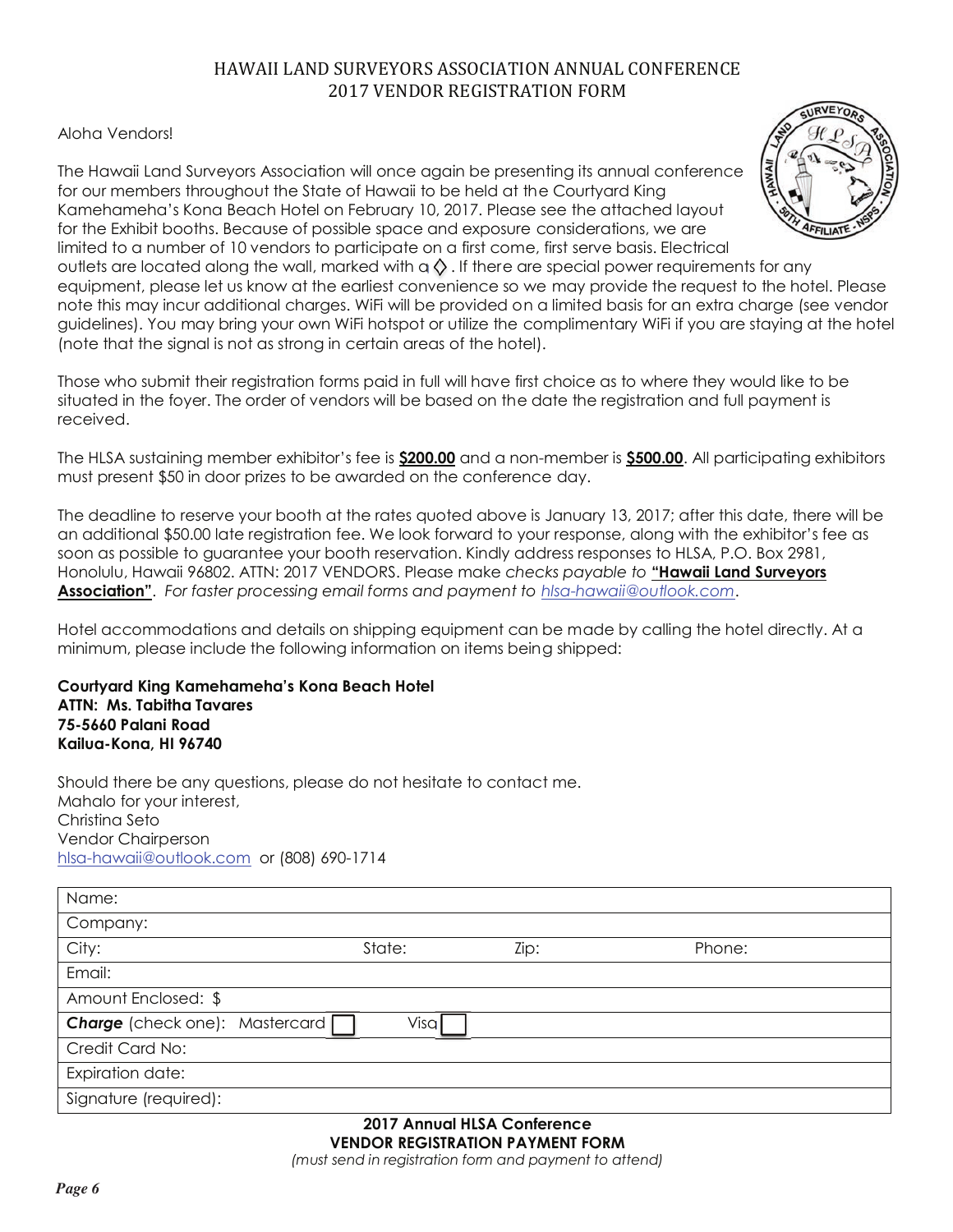www.hlsahawaii.org

#### Mail this form and payment to:

**HLSA** P.O. Box 2981 Honolulu, Hawaii 96802 ATTN: Membership

Email: hlsa-hawaii@outlook.com

## **ANNUAL DUES**

\$60.00 HLSA membership

\$100.00 HLSA membership + NSPS membership (Licensed Only) \*\*Memberships are for one calendar year, January 1, 2017 - December 31, 2017

#### **Please Print**

| Name:                                                              |       |                                                                                                                              |  |
|--------------------------------------------------------------------|-------|------------------------------------------------------------------------------------------------------------------------------|--|
| <b>Mailing Address:</b>                                            |       |                                                                                                                              |  |
|                                                                    |       |                                                                                                                              |  |
|                                                                    |       |                                                                                                                              |  |
|                                                                    | Email |                                                                                                                              |  |
| <b>Occupation:</b>                                                 |       |                                                                                                                              |  |
|                                                                    |       |                                                                                                                              |  |
| <b>Residence Address:</b>                                          |       | <u> 1989 - Johann Stein, marwolaethau a bhann an t-Amhain ann an t-Amhain an t-Amhain an t-Amhain an t-Amhain an </u>        |  |
|                                                                    |       |                                                                                                                              |  |
| (Leave blank if none)                                              |       |                                                                                                                              |  |
| <b>Birthdate:</b><br>(Used for life member calculation)            |       |                                                                                                                              |  |
|                                                                    |       | I do not wish to have my email be used for bulk email notification by HLSA including newsletters.                            |  |
|                                                                    |       | I do not wish to have my name included in a mailing list provided to vendors and others the Board deems suitable to receive. |  |
| Make checks payable to: HAWAII LAND SURVEYORS ASSOCIATION          |       |                                                                                                                              |  |
| If paying by Credit Card: ____ Master Card ____Visa (please check) |       |                                                                                                                              |  |
| <b>Credit Card #</b>                                               |       |                                                                                                                              |  |
| Exp. Date                                                          |       |                                                                                                                              |  |
| Amount                                                             |       |                                                                                                                              |  |
| Signature                                                          |       |                                                                                                                              |  |

<sup>(</sup>required for credit card use only)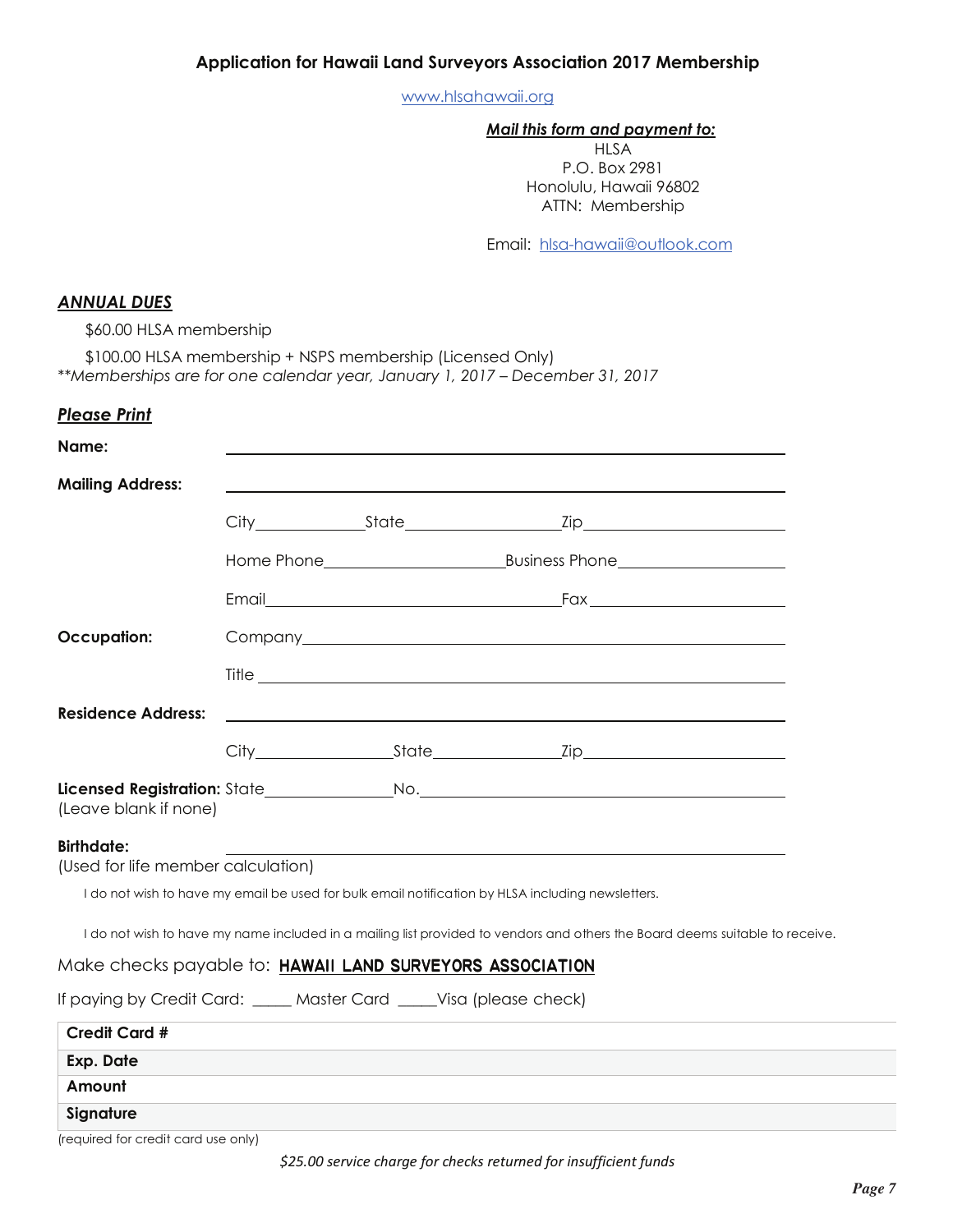## **Application for Hawaii Land Surveyors Association**

#### 2017 Sustaining Membership

www.hlsahawaii.org

#### Mail this form and payment to:

**HLSA** P.O. Box 2981 Honolulu, Hawaii 96802 ATTN: Sustaining Membership

Email: hlsa-hawaii@outlook.com

### **ANNUAL DUES**

\$275.00 per sustaining member (Corporate) \*\*Memberships are for one calendar year, starting the day your payment is approved.

| <b>Contact Person:</b>  |                                                                                                                  | <u> 1989 - Jan James James James James James James James James James James James James James James James James J</u>                                                                                                           |  |
|-------------------------|------------------------------------------------------------------------------------------------------------------|--------------------------------------------------------------------------------------------------------------------------------------------------------------------------------------------------------------------------------|--|
| <b>Mailing Address:</b> | and the control of the control of the control of the control of the control of the control of the control of the |                                                                                                                                                                                                                                |  |
|                         |                                                                                                                  |                                                                                                                                                                                                                                |  |
|                         |                                                                                                                  | Home Phone Contract Contract Business Phone Contract Contract Contract Contract Contract Contract Contract Contract Contract Contract Contract Contract Contract Contract Contract Contract Contract Contract Contract Contrac |  |
|                         |                                                                                                                  | Fax <b>Executive Service Service Service Service</b>                                                                                                                                                                           |  |

Make checks payable to: HAWAII LAND SURVEYORS ASSOCIATION

If paying by Credit Card: \_\_\_\_ Master Card \_\_\_\_ Visa (please check)

| Credit Card #                       |  |
|-------------------------------------|--|
| <b>Exp. Date</b>                    |  |
| Amount                              |  |
| Signature                           |  |
| (required for credit card use only) |  |